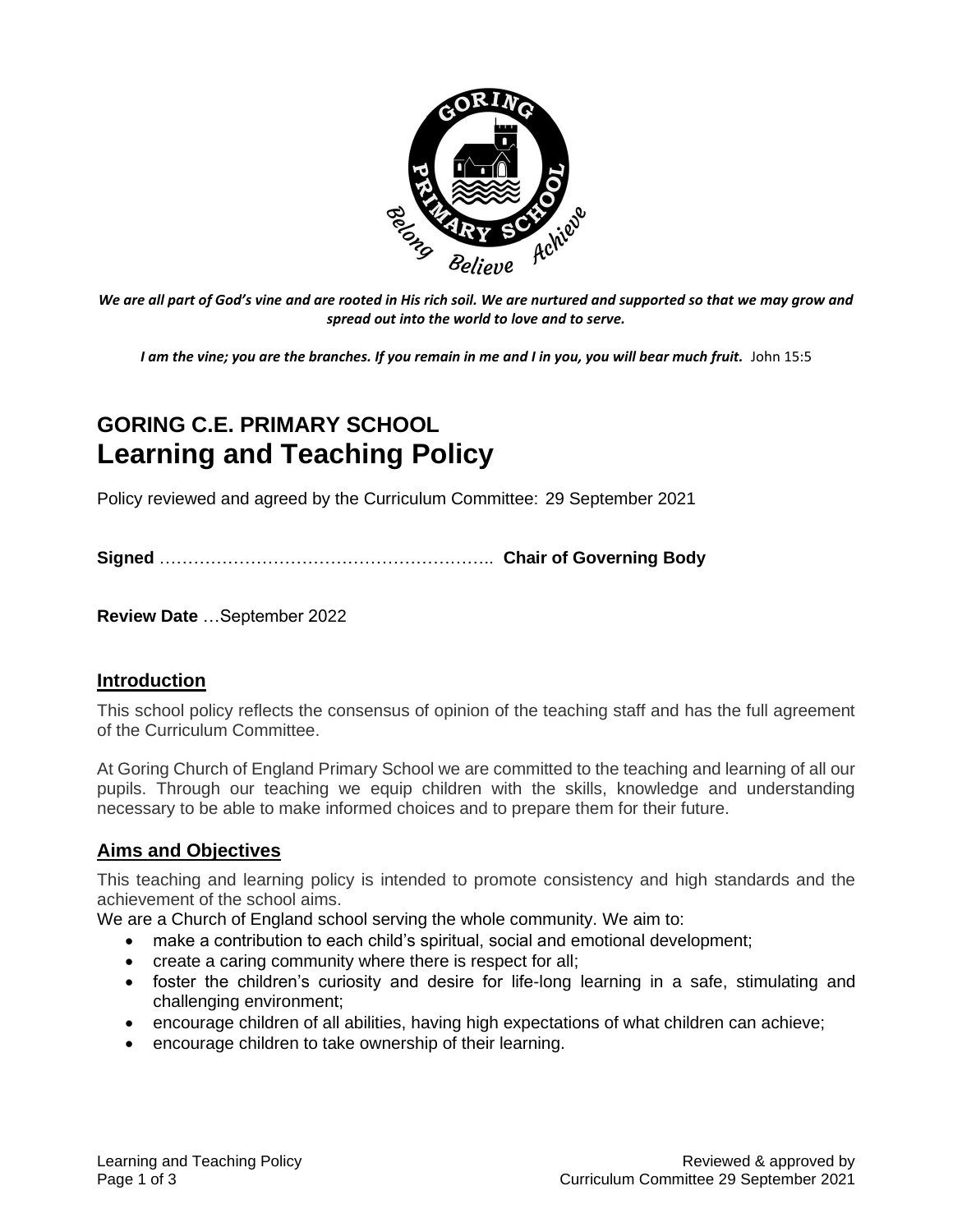## **Effective Learning and Teaching**

At Goring Church of England Primary School we believe that pupils learn best by:

- teachers having good working knowledge of their subjects;
- ensuring active participation by pupils;
- pupils feeling settled, relaxed and secure;
- giving pupils opportunities to be active learners on their own and with others;
- providing first-hand experience (practical and active learning);
- giving pupils ownership and enabling them to make choices;
- ensuring that learning relates to previous learning or other subjects;
- extending learning opportunities beyond the classroom;
- making links at home or between other subject areas;
- making learning relevant to the pupils' stage of development;
- ensuring that time is given for rehearsing, consolidating, sharing, evaluating and reflecting;
- making opportunities for pupils to use their individual learning styles during lessons;
- enabling risk-taking;
- enabling pupils to be the focus of their own control;
- ensuring that pupils understand how they are learning and how to become more effective learners;
- giving pupils an opportunity to learn from each other, learn with each other, and learn on behalf of each other.

At Goring Church of England Primary School we believe the children learn effectively when the teacher:

- makes learning an enjoyable and meaningful experience;
- makes pupils aware of how they can improve;
- supports learning by providing appropriate 'scaffolding' when necessary;
- uses and passes on own enthusiasms and interests;
- gives time for thinking;
- has high expectations in terms of achievement and behaviour;
- encourages high standards during lessons;
- ensures that activities are stimulating, interesting, varied and match pupils' abilities;
- uses mistakes and misconceptions as an opportunity to learn;
- adapts plans to maximise learning;
- organises the classroom so that pupils can operate independently;
- takes risks with the curriculum by providing a variety of unusual experiences;
- provides a broad and balanced curriculum;
- has a positive relationship with the pupils based on mutual respect;
- understands how to match teaching and learning to the appropriate stage of pupils' development;
- listens to pupils in order to build on their current thinking and understanding;
- acts as a role model for lifelong learning;
- asks open-ended and challenging questions that extend pupils' current thinking;
- uses pupils' prior knowledge.

We base our teaching on our knowledge of the pupils' level of attainment. Our prime focus is to develop and further their knowledge and skills. We strive to ensure that all tasks set are appropriate to each pupil's level of ability. In the younger years this will often be based on the philosophy of continuous provision. When planning work for all pupils, including those with SEND and the most